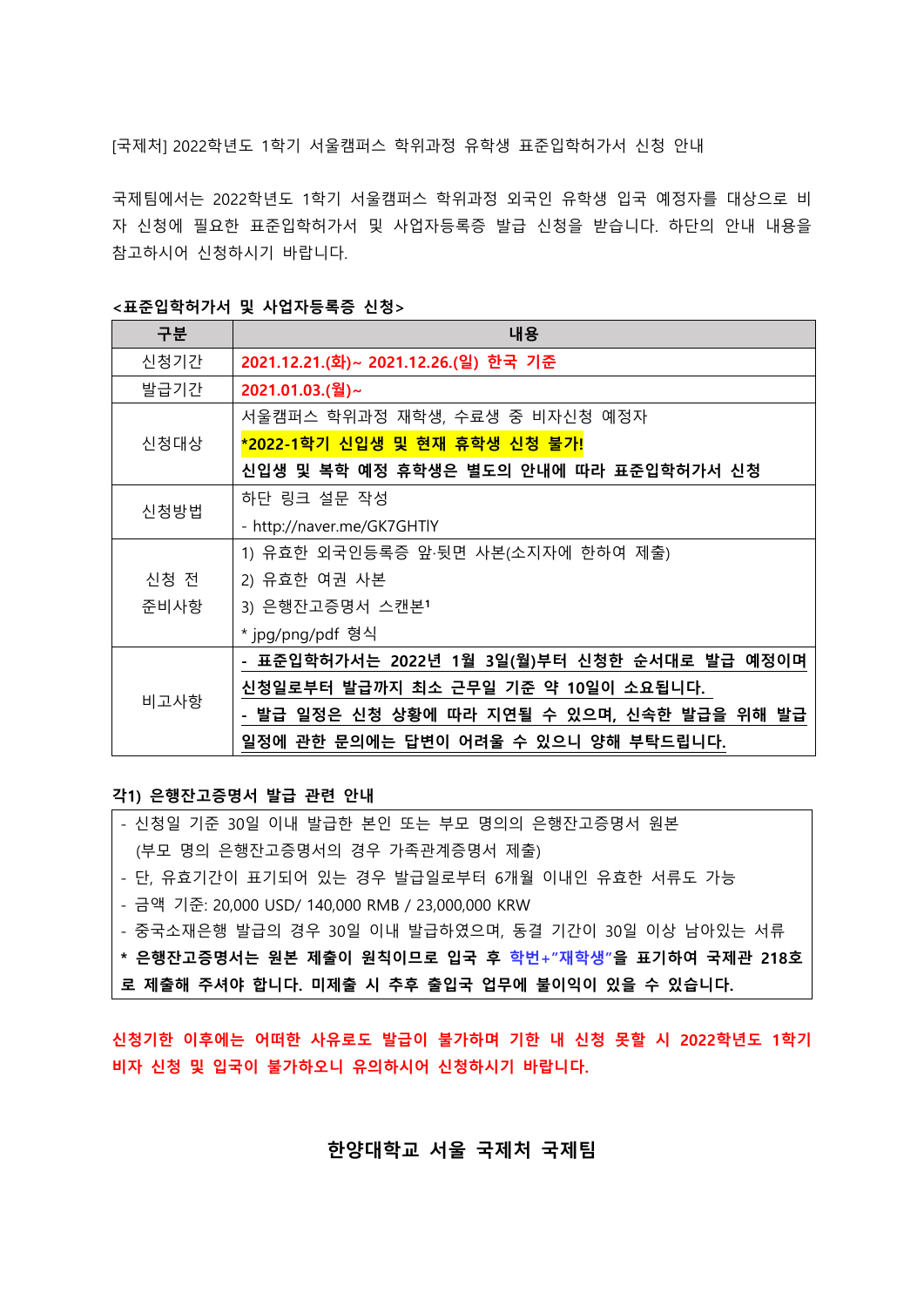[OIA] Notice on 2022 Spring Semester Seoul Campus International Degree student Certification of Admission (CoA) Application

Application for Certificate of Admission (CoA) and business registration certificate for Seoul Campus International degree student entering Korea for the 2022 Spring semester is now open. Please refer to the following guideline and apply for the documents.

| Criteria           | <b>Contents</b>                                                                    |
|--------------------|------------------------------------------------------------------------------------|
| Application Period | 2021.12.21(Tue) ~ 2021.12.26(Sun) Korean time                                      |
| Issuance Period    | 2021.01.03(Mon)~                                                                   |
| Eligibility        | Seoul Campus Degree course enrolled student/course completed student( $\hat{\tau}$ |
|                    | 료생) who plan to apply for their visa                                               |
|                    | *2022 spring semester new student and students currently taking leave              |
|                    | of absence are not eligible.                                                       |
|                    | Students who are re-registering for the coming semester must apply                 |
|                    | through re-registration procedure. New students must apply based on                |
|                    | admission guideline for successfully admitted students.                            |
|                    | Complete the link below                                                            |
| How to apply       | - http://naver.me/GK7GHTlY                                                         |
|                    | 1) Copy of front and back page of valid Residence Card                             |
| Preparation before | 2) Copy of valid passport                                                          |
| application        | 3) Copy of Certificate of Bank Balance <sup>1</sup>                                |
|                    | * jpg/png/pdf format                                                               |
| <b>Notes</b>       | - Certificate issuance will begin from Jan 3rd and will take 10 working            |
|                    | days at minimum                                                                    |
|                    | Issuance schedule<br>may be postponed in accordance with the                       |
|                    | application status. Please understand that to ensure prompt issuance, it           |
|                    | may be difficult to answer all queries on the issuance schedule                    |

# <Certificate of Admission and Business Registration Certificate Application>

# Note1) Certificate of Bank Balance

- An Original Bank Balance Certificate issued within 30 days before the application date, and is under the student or the parents' name (family relation certificate must be submitted if under parents' name)

- Yet, If there is a validity period in the Certificate, the certificate should be issued within 6 month before the application date and should be valid on the application date.

- Amount Required: 20,000 USD/ 140,000 RMB / 23,000,000 KRW

- If a student wishes to submit the certificate issued by a bank in China, the certificate must be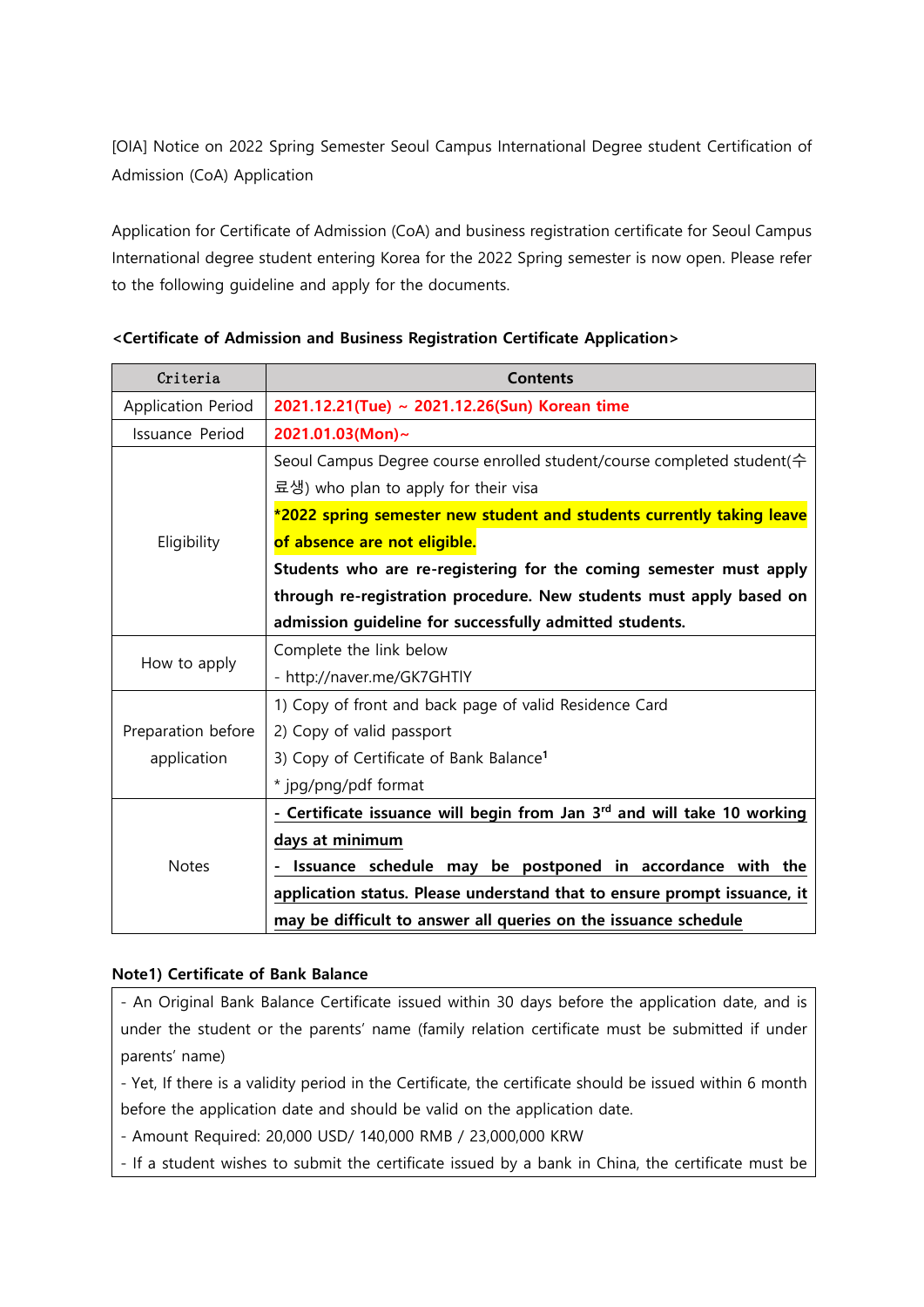issued within 30 days and the period of the frozen amount must not be less than 30 days. \* As an Original Bank Certificate must be submitted in principle, please submit the certificate to the International Building: no.218 with Student ID Number+"Registered Student(재학생)" written on it. If the one fail to submit, disadvantages may occur on making immigration application in the future.

Certificates will not be issued after the application period. And if you do not apply on time, your entry to Korea for the 2022 Spring Semester will be restricted. So please be advised.

Office of International Affairs, Hanyang University